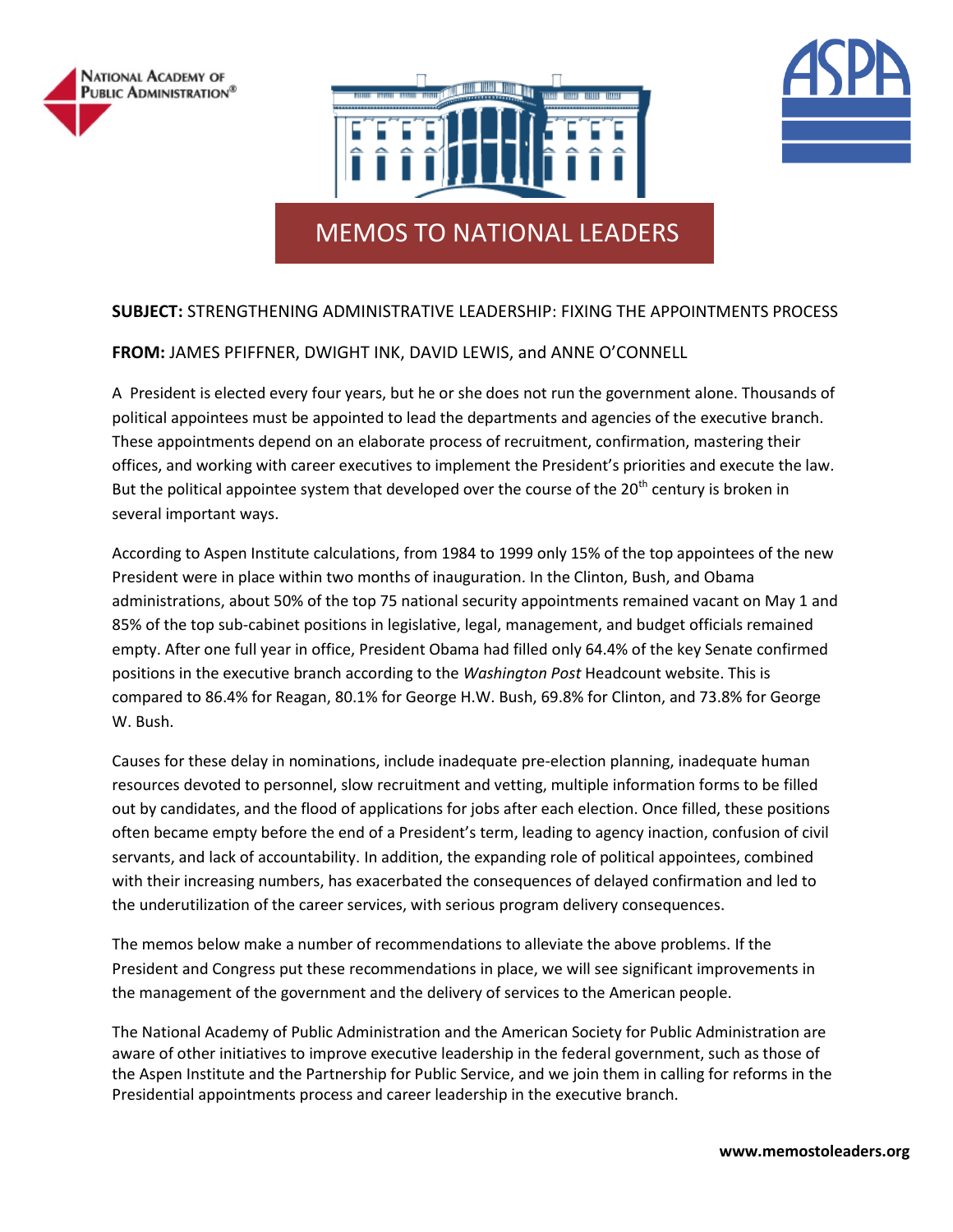#### **Memo #1: Recruiting Political Appointees (by James Pfiffner)**

*Abstract: In order for the President to be able to fully implement his or her policy priorities and lead the nation, it is crucial to have the top levels of executive branch leadership in place. In recent administrations, delays have significantly slowed political appointments. For instance, in the Clinton, Bush, and Obama administrations, about 50% of the top 75 national security appointments remained vacant on May 1. To alleviate this problem, we recommend that Presidents establish priorities on positions to be filled quickly, especially those related national security. To do this, more resources should be allocated to the Office of Presidential Personnel, and the OPP should work closely with the Senate and vetting agencies to share information about nominees to expedite clearance processes. A reduction in the total number of political appointees would facilitate the political appointments process and improve the leadership of the executive branch.*

The United States needs to have a fully functioning government in place shortly after each new administration takes office. New Presidents often face unexpected crises without most of the leadership in the national security agencies, particularly the Departments of Defense and Homeland Security. Aside from national security, new Presidents need a fully functioning executive branch to pursue their policy objectives. The problem is that in recent administrations, Presidents and the Senate have not moved quickly enough to fill key positions.

Causes for the delay in nominations, include inadequate pre-election planning, inadequate human resources devoted to personnel, slow recruitment and vetting, multiple information forms to be filled out by candidates, and the flood of applications for jobs after each election. Admittedly, some delays in confirmation are due to political problems and Senate confirmation, but many are due to the inability of the transition personnel operation and the Office of Presidential Personnel to vet and prepare candidates for nomination. Presidential recruitment efforts need to be initiated earlier, the OPP needs more resources, and the administration need to get candidate backgrounds to the appropriate Senate committees earlier.

#### **Scope of the Challenge**

Each Presidential administration is faced with appointing about 3,000 people to help run the executive branch. In addition, there are about another 3,000 part time Presidential appointments as well as about 700 White House staff appointments. Of the 3,000 executives and commissioners, about 800 require Senate confirmation (not counting 2 to 3 hundred US attorneys, marshals, and ambassadors). In addition, there are about 800 non-career Senior Executive Service appointments and 1,500 Schedule C (GS 15 and below) appointments. SES and Schedule C appointments are technically made by department secretaries and agency heads, but in recent administrations, the OPP vets and designates these lower level appointments. Thus, each new incoming President must plan and gear up a process to recruit, vet, and nominate hundreds of people to lead the executive branch.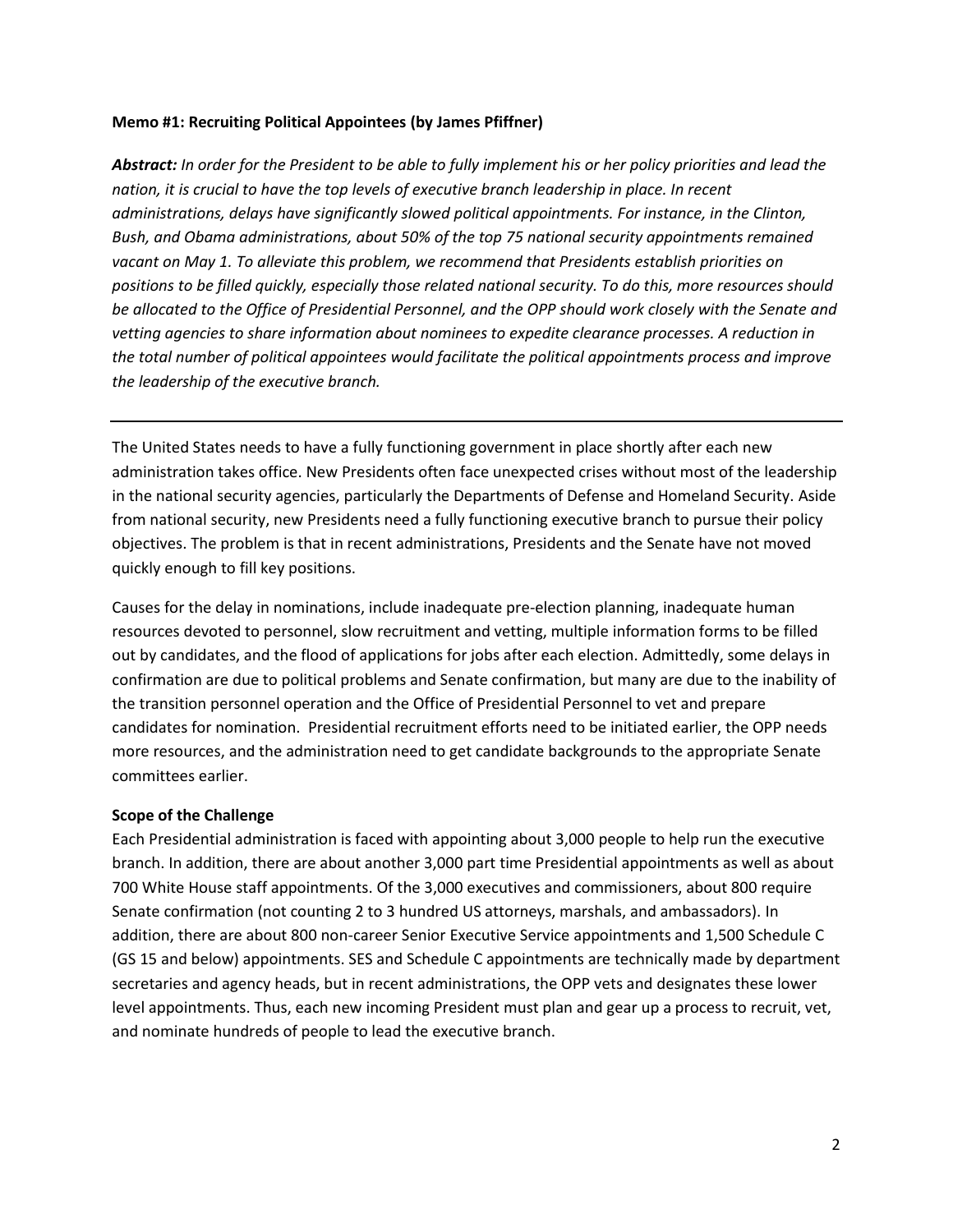With the increasing number of appointees the Office of Presidential Personnel has difficulty matching individual policy background, managerial experience, and political skills necessary to lead organizations with thousands of employees and responsible for spending billions of dollars.

While seeking out potential appointees for these political positions is daunting, the responsibilities of the Office of Presidential Personnel are quite a bit broader. After each election the new administration is swamped with flood of eager office seekers. People who have worked on Presidential campaigns hope for and expect appointments in the government.

During the transition from President Reagan to President Bush 16,000 resumes were waiting to be vetted, and by the end of May more than 70,000 applications and recommendations had been received. During the Clinton transition the personnel operation had received 3,000 resumes by the end of their first week, and by February 1993 they were receiving 2,000 per day. According to Robert Nash, OPP director for President Clinton, the OPP computers contained 190,000 resumes in the last year of the administration. With the new technology of internet communications, it was reported that the Obama transition personnel operation received up to 300,000 applications, most of them online. Even though most of these applicants were not qualified for the positions available, it takes time for the personnel operation to separate the wheat from the chaff; the numbers are daunting.

Given the increasing numbers of political positions and the increasing scope of coverage of the OPP, it is not surprising that the pace of appointments has slowed considerably in the past four decades

## **Transition Personnel Teams and the Office of Presidential Personnel**

In order to handle political appointments, Presidents have gradually increased the size of the Office of Presidential Personnel. President Nixon created the first systematic recruitment effort with about 35 people devoted to the task. As Presidential transitions became more organized Presidential nominees began to set aside resources for personnel planning several months before elections and even before formal nominations had been won. The incoming Reagan administration had about 100 people working on personnel by the time the election had been won. Despite this increase in resources, the time it takes to nominate and confirm the top tiers of the executive branch continues to increase. As a result, Presidents have gone well into their first terms before they have most of their leadership team in place in departments and agencies.

For instance, from 1964 to 1984, Presidents had about 48% of their top appointees in place within two months. But from 1984 to 1999 only 15% were in place. [source: Light and Thomas, Brookings, 2000] In the Clinton, Bush, and Obama administrations, about 50% of the top 75 national security appointments remained vacant on May 1 and 85% of the top sub-cabinet positions in legislative, legal, management, and budget officials remained empty [source: Aspen Institute]. After one year, President Obama had filled only 64.4% of the key Senate confirmed positions in the executive branch according to the *Washington Post* Headcount website. This is compared to 86.4% for Reagan, 80.1% for George H.W. Bush, 69.8% for Bill Clinton, and 73.8% for George W. Bush [source: Anne Joseph O'Connell, "Waiting for Leadership, 2010].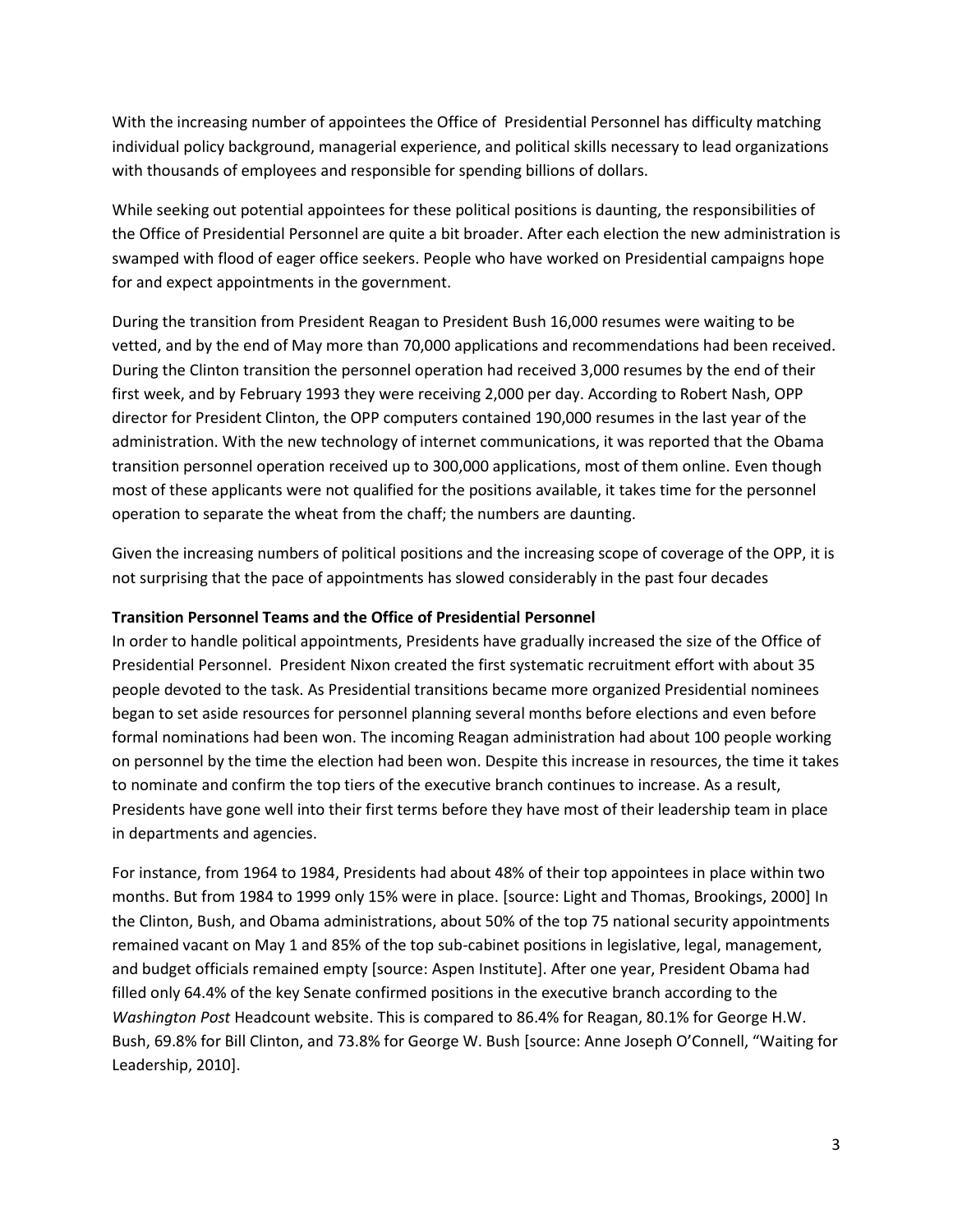Of course, the routine functions of government continue to be carried out by the civil and military officials responsible for implementing policies that are in place. But they cannot represent a new administration, provide policy leadership, or make decisions about significant changes in policy. In addition, the increasing layers of political appointees means that there are fewer career executive who have the requisite experience to serve effectively at the highest levels of departments and agencies.

Given the lack of agency leadership in the early months of each new administration, it is imperative that the appointments process be reformed so that the President's team can take control of the government and implement the new administration's policy priorities

Thus we make the following recommendations:

For newly elected Presidents:

- Early planning is essential for an effective appointments process. Personnel planning should begin several months before the election so that it is ready to go immediately after the election.
- The President elect should designate the head of transition personnel planning to be the first director of the Office of Presidential Personnel. Top members of the personnel recruitment team should commit to stay in their jobs at least a year rather than taking other positions with the new administration.
- New Presidents should set priorities for nominations to top national security posts in DOD, DHS, State, Treasury and other positions in the areas of Presidential policy priorities.

For incumbent Presidents:

- The OPP should deliver background material to Senate staff of the appropriate committee as soon as the President nominates the person.
- Pursuant to the Working Group Report created by S. 679, a common on-line form for background information should be developed so that a nominee has to enter the information only once and the required information can be made separately available to the OPP, FBI, the Office of Government ethics, and the appropriate Senate committee.
- The Office of Presidential Personnel should be increased in size so that the resources are available to move quickly at the beginning of a new administration. Likewise, the FBI, OGE, and Senate should increase their staffs so that the vetting process and keep up with nominations.
- A separate confirmation unit should be established in the White House with members of the OPP, the counsel's office, and the Office of Congressional Liaison to assist nominees and shepherd them through the confirmation process.
- A reduction of the total number of political appointees would alleviate most of the problems noted in this report.

[Some of these recommendations echo recommendations of the Aspen Institute and the Partnership for Public Service.]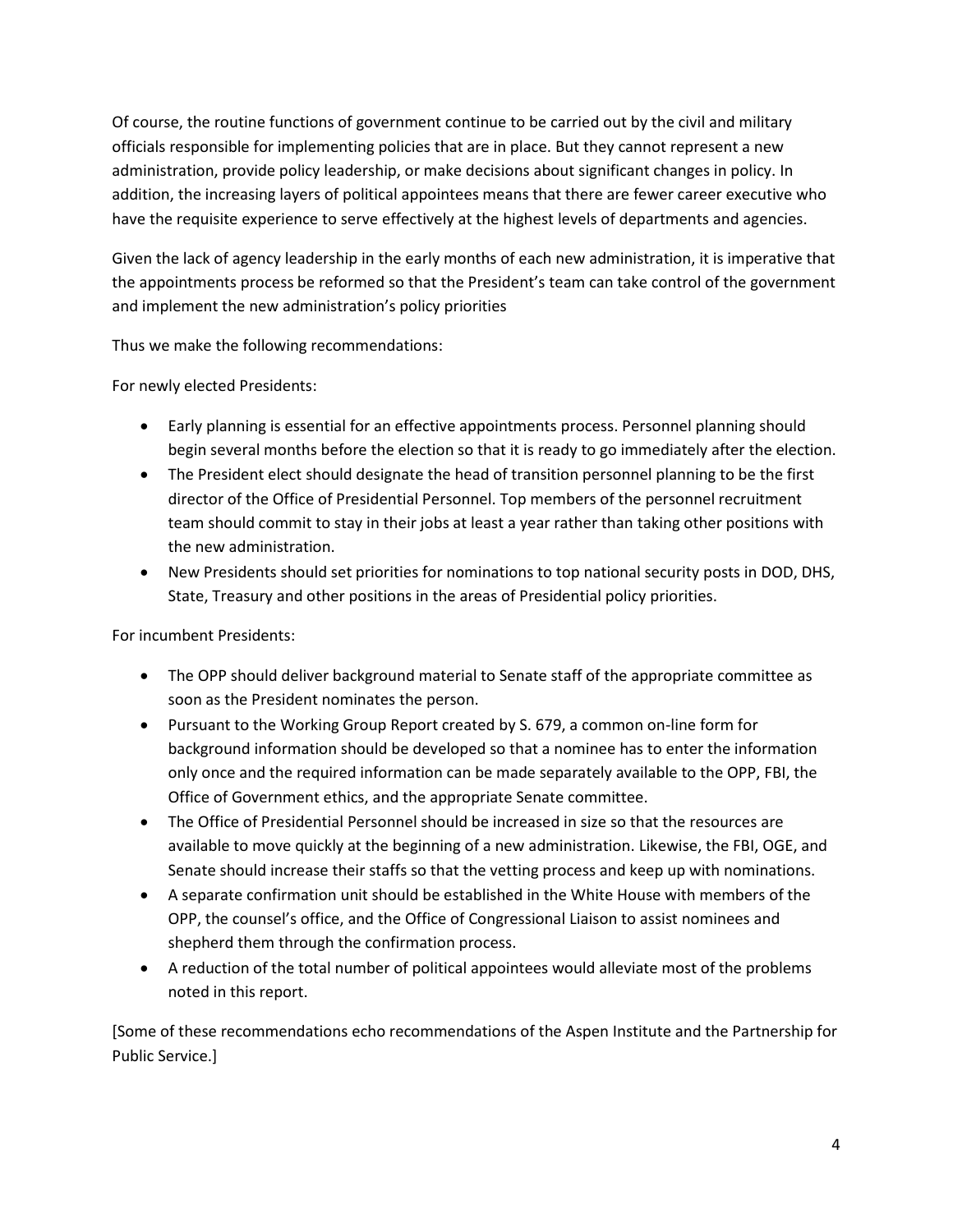## **Memo #2: Interaction of Political and Career Leaders (by Dwight Ink)**

*Abstract: Over the past several decades, the expanding role of political appointees, combined with their increasing numbers, has led to an underutilization of the career services. No matter how sound the policies or how skillful the political skills of a President, success will depend heavily on how well career executives implement his or her initiatives. The level of performance of these career leaders will depend on the extent to which department and agency heads understand their value and provide an environment that utilizes their potential contributions. An effective partnership between political and career leaders from the beginning of each new administration will do much to determine the success or failure of the President's agenda. The policy roles of the political appointees and operational roles of the career leaders need to be clarified. These two groups are interdependent. Therefore, they need to join in close cooperation without losing accountability for their roles. The ability of career leaders to perform at their potential will be enhanced by increasing their developmental opportunities and reducing the number of lower level political appointees.*

We hear a constant drumbeat about government being broken. It seems to be increasingly sluggish and expensive when measured against the growing complexity of the challenges it faces in a globalized, highly competitive world. We are exasperated with the political rancor in Washington that holds political points above national interests. Addressing this political gridlock is beyond the scope of this paper, but there is another little noted development that also has significantly reduced the capacity of government to meet its responsibilities.

The expanding role of political appointees, combined with their increasing numbers, has led to an underutilization of the career service, and too many cases of unsatisfactory political/career relationships, with serious program delivery consequences. It has created major political problems for Presidents. Several examples:

- Much negative publicity has been focused on the mismanagement of the Katrina recovery. Yet the media says nothing about the fact that there were career people who could have told them how to design and implement the recovery in ways that would have dramatically expedited the recovery and slashed its cost.
- We have been dismayed by the first abysmal efforts to help Iraq recover after our successful military operation. Yet there were career leaders available who could have explained how wrong these initial plans were and, drawing upon past experience, suggested far better approaches that were tailored to the culture and political realities of Iraq.
- Greater reliance on experienced career leadership would have prevented the mismanagement problems of the Minerals Management Agency that led to the mishandling of the BP drilling permit, resulting in the Gulf Oil Spill.

Over the years many of the largest Presidential initiatives for reform of government operations or for addressing urgent crises have shown the value of reliance on career leaders for their design and implementation. Bureau of the Budget career management staff helped Roosevelt organize, and later dismantle, his wartime agencies. It also designed the management of Truman's Marshall Plan and the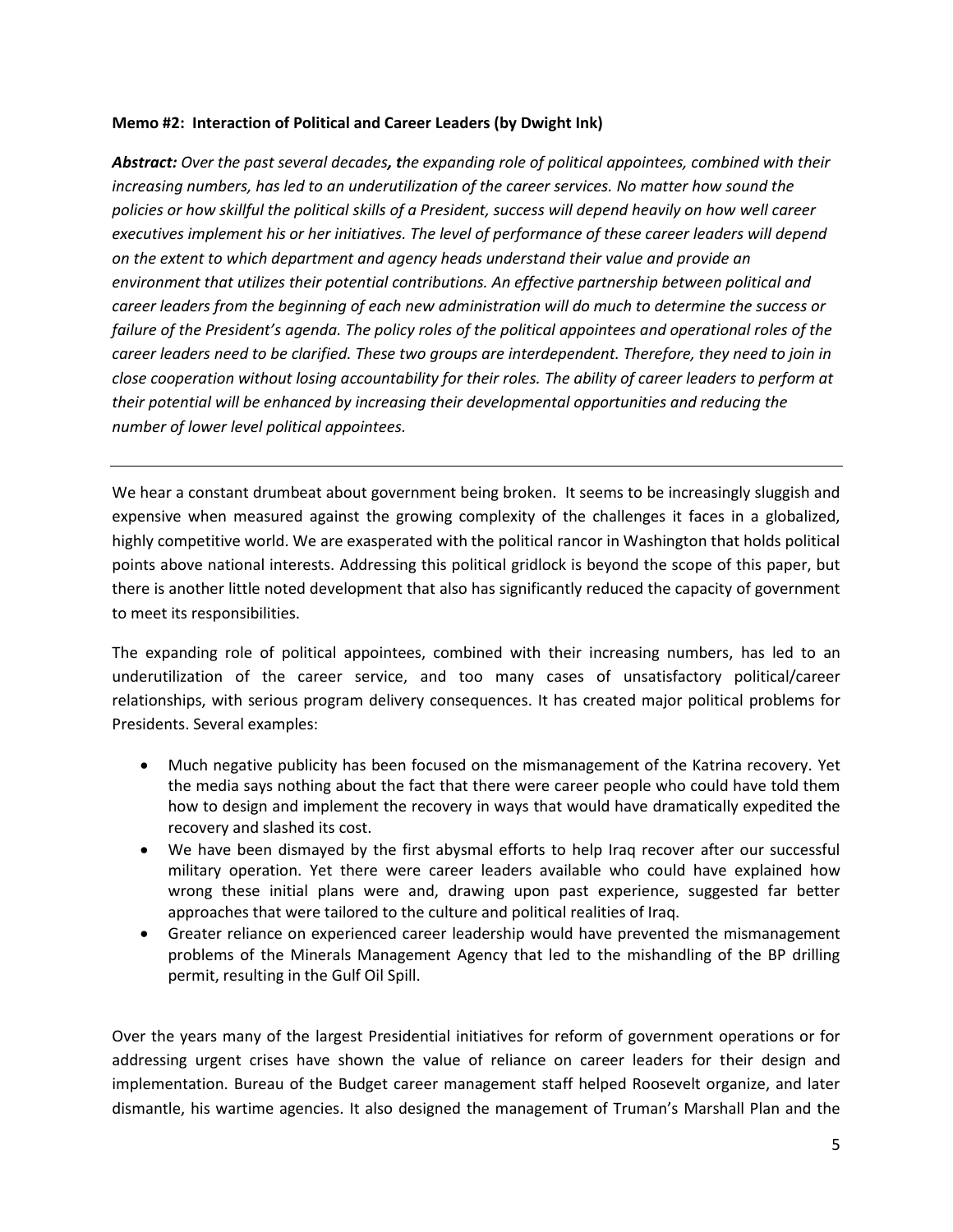new LBJ departments. Career people designed and operated most of the massive interagency and intergovernmental reforms of Nixon. Carter's Civil Service Reform was designed by career task forces.

Today, career leaders rarely have the opportunity to make such contributions. Instead, these government operational leadership roles are given increasingly to the growing number of political appointees who are moving beyond policy into operational assignments formerly handled by career leaders.

Given the opportunity, their experience enables career leaders to assess organization and personnel capabilities better than political appointees, understand the level of acceptable risks more clearly, innovate quickly, and act more rapidly. And when career personnel are prohibited from recommending the award of grants and contracts, merit can be replaced with favoritism and corruption, increasing costs and often undermining public confidence in their government. Basic values of public service, such as equity, transparency, and accountability lose ground and government performance declines. The public deserves a highly trained professional career service to administer the laws impartially.

Underutilization of the career leadership is caused in part by a failure to grasp the enormous positive or negative impact political appointees can have on the capacity of their organizations to achieve their goals. Appointees who regard federal employees as overpaid bureaucrats who lack creativity and initiative, are not apt to enlist career leaders to help carry out new Presidential initiatives. More likely, they will strive to "control the bureaucrats" rather than empower them to act. Productivity, innovation, and initiative suffer. Other appointees simply feel they are too busy to think about steps that might enable their agency's workforce to perform at a higher level in advancing Presidential initiatives.

The most successful large government operations are usually those with strong political leaders who know how to motivate and utilize the career service in ways that employ partnership characteristics. James Webb's skill in getting the best from the NASA professional staff in going to the moon is a good example. So is the performance of James Witt in turning around the problem plagued FEMA through his skill in leading the career service to far greater levels of performance.

The interaction between political appointees and the career service is often discussed in the literature, but surprisingly little concrete action has been targeted toward its improvement. In fact, it is almost absent in the selection and confirmation of top leadership appointees, an incomprehensible failure in view of its importance. It is given only cursory attention in the orientation sessions for incoming cabinet members.

As the number of political appointees has grown, the roles of the lower level appointees and career leaders have become blurred and accountability has been weakened. In addition, the clarity of a Presidential message becomes diffused as it filters down to career leaders through increasing layers of political appointees, some of whom feel stronger loyalty to their political sponsor than to the President. Finally, the layering of political appointees also weakens the priority attention agencies give to public service values such as equity, transparency, and accountability. Most advanced countries limit the role of political appointees to policy rather than operational roles.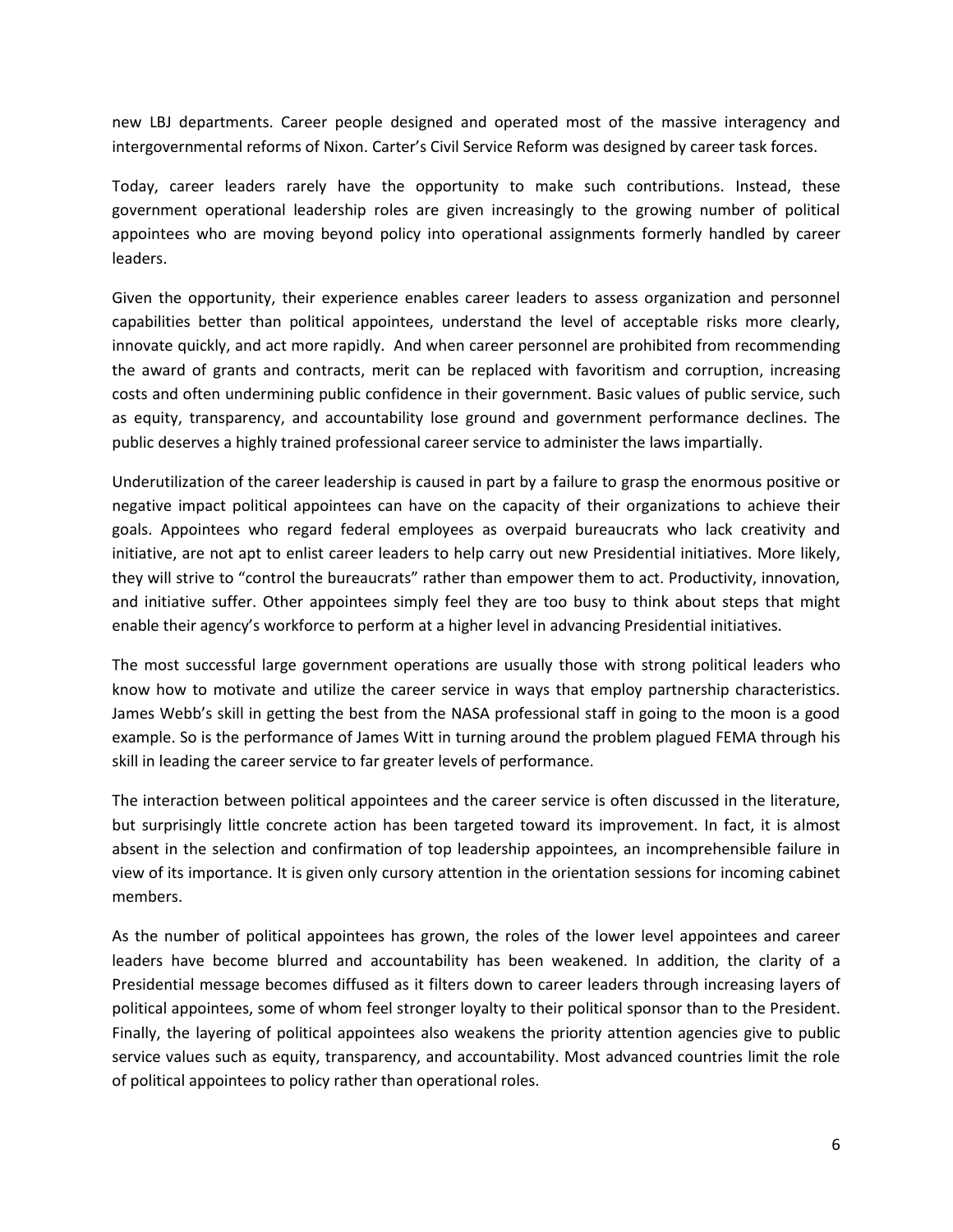## Recommendations:

- 1. Presidential Commission. A bipartisan commission should be appointed to review political appointee practices that contribute heavily to improved agency operations such as those that energize the career service, and those practices that impact operations negatively. It should review their political role only as it impacts agency operations, such as whether the increased number of appointees is resulting in career leaders being replaced by political appointees with less experience and knowledge of government operations as this author asserts. Steps to enhance working relationships between top political appointees and SES leaders should be included.
- 2. Limit Political Appointments. A limit on the number of political appointees should be established by Congress, especially for Schedule C appointments. The congressional limit on political appointments in the Senior Executive Service has little meaning if political appointees can be added through Schedule C appointments.
- 3. Development Program. To ensure development of career personnel capable of handling key operational roles, OPM should expedite a program to provide development opportunities for qualified career personnel from entry through the SES. Each deputy to a program assistant secretary or bureau chief should be drawn from the SES.
- 4. Mobility. The Partnership for Public Service has found that only 8% of SES executives have worked at more than one agency, and almost half have stayed in one position in their agencies. OMB and OPM should work together to facilitate greater mobility of senior executives among agencies. To ensure continuity, legislation is also recommended to mandate mobility opportunities for high performing personnel wishing to advance to top SES assignments, taking care to provide flexibility to adapt to agency needs and changing conditions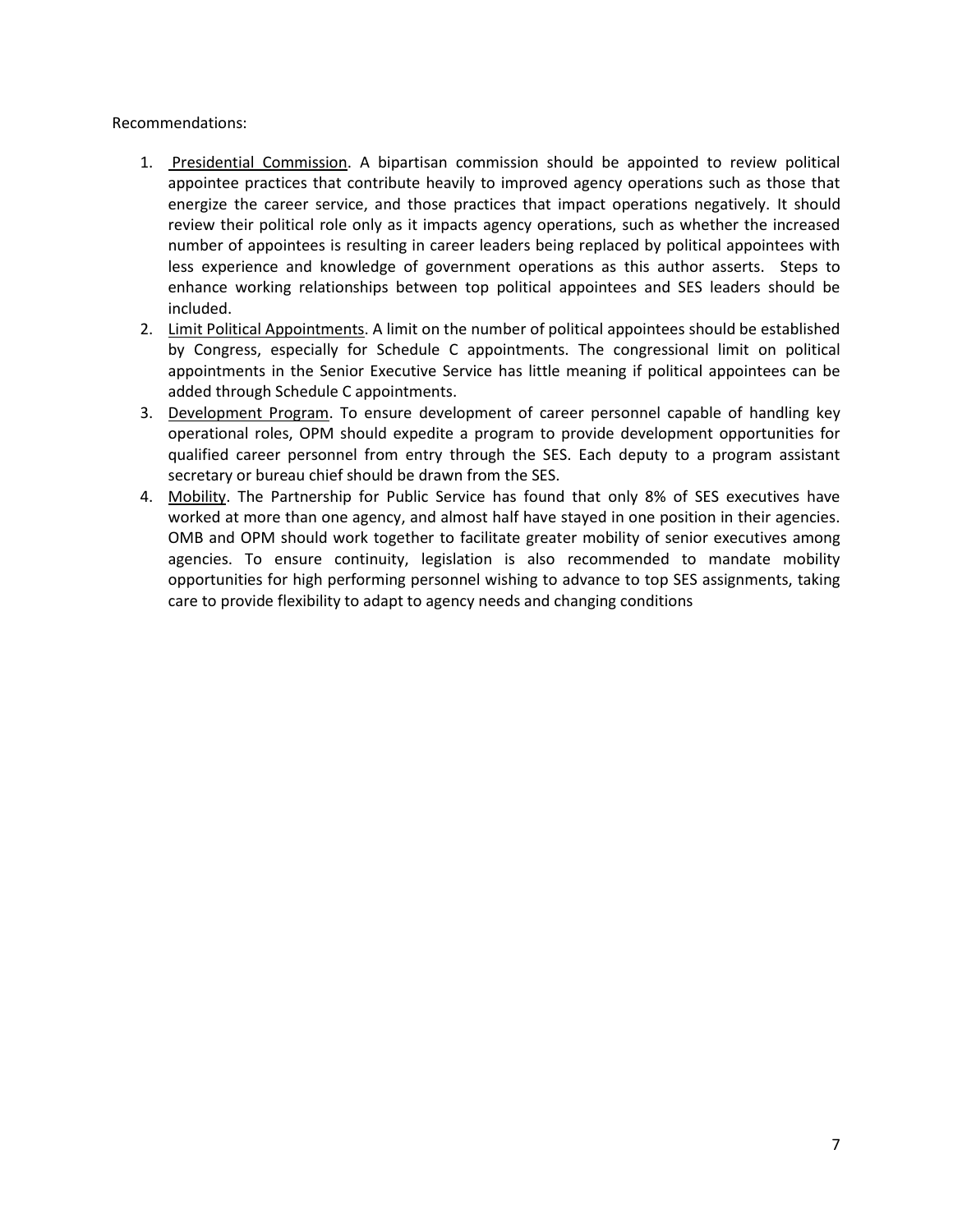#### **Memo #3: Reducing the Number of Political Appointees (by David Lewis)**

*Abstract: Presidents understandably want to fill political positions in the executive branch with those who have worked for them and who share their political and policy priorities. But with three to four thousand appointments to make, the quality of appointees, especially at lower levels, necessarily suffers. Political appointees at top policy-making positions are central to Presidential leadership, but the key program and agency management positions require experienced managers who know those programs well. Thus we recommend the reduction of the total number of political appointees in order to allow Presidents to focus on those most important to policy leadership. In addition, freeing up positions at the management level will improve career opportunities for the best career executives and encourage them to continue in the public service.*

The next President should reduce the number of appointees in the federal executive establishment. The number of appointed positions that currently exists is not the result of careful Presidential choice but the inheritance of past political choices and overwhelmed Presidential personnel operations. Judicious reductions in the number of appointees will improve government performance by increasing managerial capacity, decreasing harmful management turnover, and facilitating efforts to recruit and retain the best and brightest in government service.

#### **Background**

Upon assuming office the President must fill 3,000 to 4,000 positions in the federal executive establishment. Presidents fill these positions under time constraints and tremendous scrutiny from supporters, Congress, and the press.

*Increases in appointees*. Since the middle of the 20<sup>th</sup> Century, the number of appointed positions has almost doubled, both in total numbers and as a percentage of federal civilian employees. Presidents, with the cooperation of Congress, have increased the number of appointees. Some of the increase is the natural result of an increase in the number of federal programs and agencies. When Congress creates new programs or agencies, they create new Senate-confirmed positions to manage these endeavors. A significant source of the increase in appointees, however, is the desire of Presidents to secure more control of the policymaking process within federal agencies. Appointees are added to rein in agency activities or enforce new agency priorities.

*Why new appointed positions persist*. Once new positions are created, they often persist. Each new administration uses the previous administration's map of appointees as a starting point for their own staffing. New Presidents are reluctant to give up appointed positions because they hold out the promise of helping them secure control of agency policy making and also provide a means of satisfying the immense demand for jobs in the new administration. New administrations also do not have the time or capacity to review existing positions to determine where appointees are helpful and improve both responsiveness and management and where their elimination would cost nothing more than the loss of patronage possibilities. The result is an irregular but noticeable increase in the total number of appointees and a consequent reduction in the overall quality of executive branch management.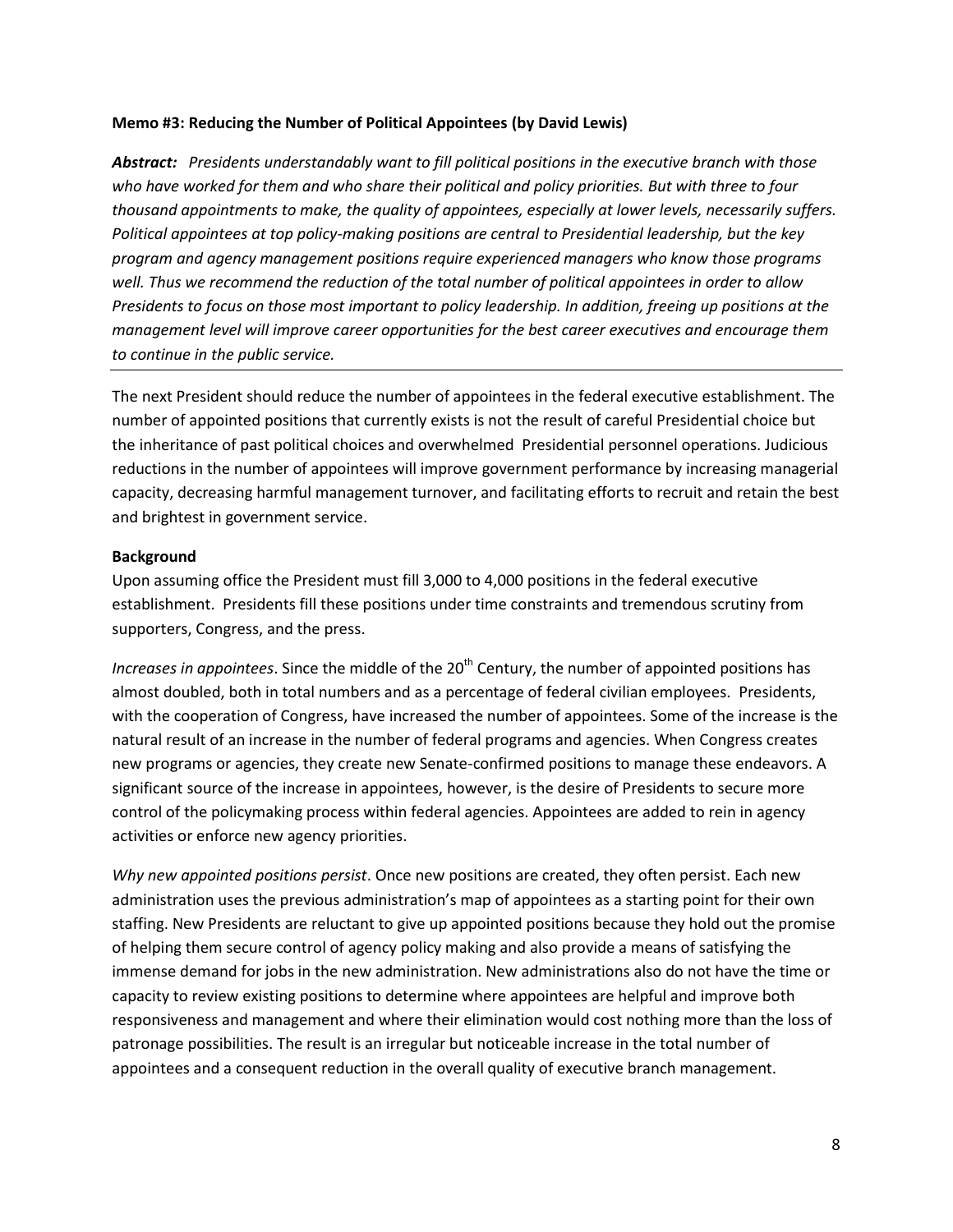#### **Appointees and Performance**

Most existing research on appointees and management performance suggests that agencies function best when there is an appropriate mix of career professionals from inside the agency and political appointees drawn from outside the agency. Each type of manager brings unique perspectives and skills to the management team that, in the proper amounts, can lead to high agency performance. Scholars in the United States worry that increases in the number of appointees in the last 50 years have disrupted the mix of appointees and careerists in ways that have been harmful for performance. The increasing depth and penetration of appointees has both visible and hidden effects on agency performance.

*Appointee vs. career executive management*. Appointees play a vital role since they provide electoral accountability. The possibility of Presidential removal makes appointees more responsive than their careerist counterparts. Appointees' close connections to administration officials and partisans in Congress provide them a unique perspective on agency tasks and relationships that can facilitate the provision of budgets and necessary political support for agency programs. Appointees are more likely to see the world through the eyes of elected stakeholders like the President and can bring energy, responsiveness, and risk taking into agency decision making in a way that can improve performance.

Career executives inside agencies are more likely to have program and policy expertise derived from agency work experience and long tenures managing or helping manage federal programs. Careerists are more likely to have public management experience in the federal government and agency they work in. They have a better understanding of the rhythms of public sector work, informal networks, and the arcane realities of public agency management. Their long familiarity with the agency and its budgets and process helps them manage programs better and interface more effectively with outside stakeholders and inside partners.

If appointees assume the bulk of the key program and agency management positions in the federal executive establishment, agencies are increasingly characterized by lower levels of expertise and public management experience that can lead to poor management performance. This can be seen in dramatic cases such as the Federal Emergency Management Agency's response to Hurricane Katrina and Iraq Reconstruction.

*Hidden Costs: Turnover and Vacancies.* Even if appointees have the background and qualifications to manage federal programs well, their presence down at the program management level can be harmful to government performance. Once key management positions are filled by appointees, they stay that way in future administrations. This means management positions filled by appointees experience systematically higher rates of turnover on average than management positions filled by careerists. While the average CEO in the private sector stays five to seven years, the average tenure of an appointee varies by level but is usually about 2.5 years.

Regular turnover in management positions has corrosive effects on management performance. Two years is about long enough to start new initiatives and begin to see them implemented but not long enough to see them fully carried out. Appointees are and are perceived to be short timers. This can be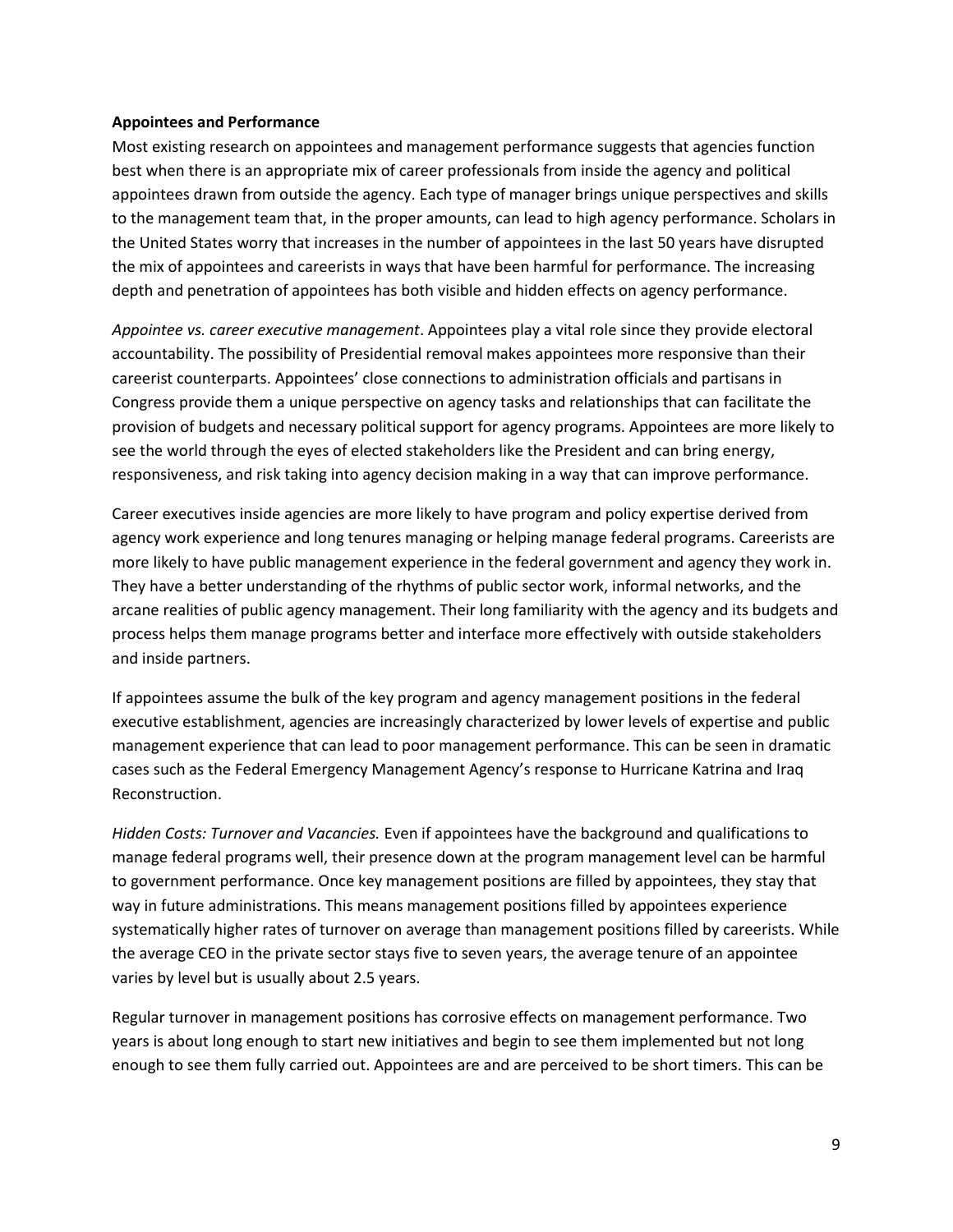problematic for agency management since this myopic focus systematically reduces the incentive of agency managers to engage in long term planning.

*Hidden Costs: Recruitment and Retention*. Increasing numbers of appointees also damage agency efforts to recruit and retain the best talent in the civil service. If increasing numbers of the top agency jobs are filled by appointees, there are fewer jobs available to career professionals. This damages the ability of the agency to retain top career professionals or induce the best and brightest workers to come to the agency in the first place. In the current political environment, where elected officials criticize government workers and threaten to cut pay and benefits, it is already difficult to recruit and retain the best and the brightest workers. If appointees take the highest paying jobs and the jobs with the most prestige and influence, careers in government service become even less attractive for workers who have options in other sectors.

## **Smart Reductions**

The next President should take action to reduce the number of political appointees. Many former Presidential personnel officials agree that the President does not need 3,000 to 4,000 positions to manage the executive branch. Of course, efforts to cut appointed positions must be done judiciously. Presidential administrations are naturally concerned that a reduction in appointees could influence their ability to control the executive branch and reward supporters with jobs. Yet, most experienced personnel officials believe that control can be accomplished with fewer appointees and that many politically appointed positions are at lower levels and provide only modest political benefit to the President.

## **Congress and the President should seriously consider making cuts in the following areas:**

- 1. First, Presidents should aim to reduce the number of Senate-confirmed positions in management positions and part-time, commission, and advisory posts. Management positions are ideally suited for experienced persons concerned with long term planning and the agency's health. Presidents could fill these posts with career members of the Senior Executive Service whose long experience in the federal government would be valuable but over whom the President still retains substantial control. Cuts in part-time, commission, and advisory posts (which often require Senate confirmation) would not directly help performance in the larger agencies but cutting such positions would make the personnel task easier for the PPO and reduce the burden on the Senate to let both parties focus on the nominees for the key policymaking positions.
- 2. Second, efforts to cut appointees of all types should focus on the program or bureau level. The best empirical evidence suggests that career managers perform more effectively than political appointees at this level of management. David Lewis has compared PART scores (2004-08) of agencies headed by political appointees and career executives. He found that programs administered by career executives systematically performed better than those headed by political appointees. Placing career executives in program management roles will induce career executives to stay and build careers in the federal service without sacrificing political accountability. Presidential appointees at the head of agencies and bureaus will continue to oversee the careerist managers of federal programs.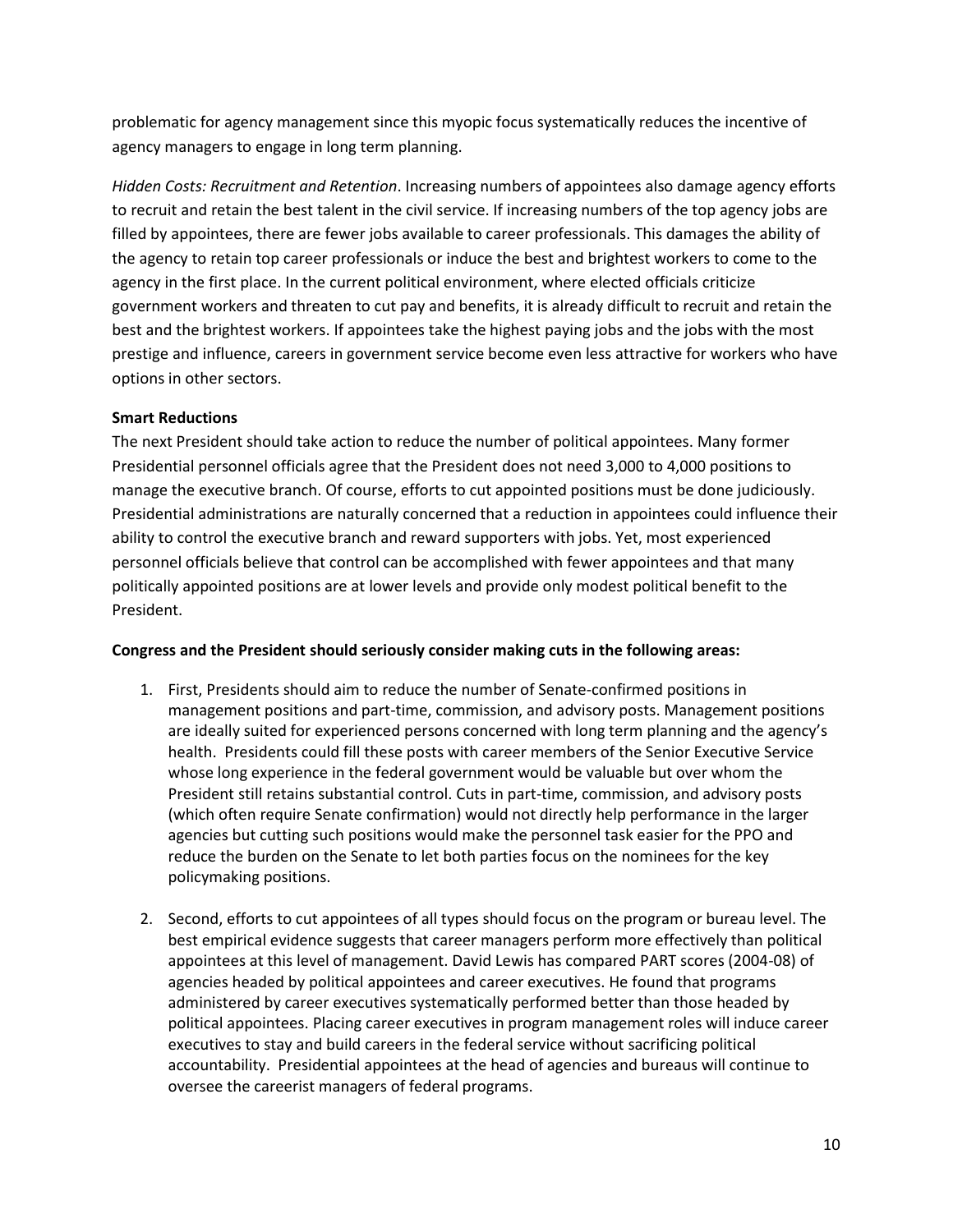3. Third, Schedule C positions should be reduced. Schedule C positions are for persons serving in policy and supporting positions but usually in a staff role. Persons appointed in these positions have little formal authority, but can accrue substantial informal authority. Some of the difficulties in the past administration with appointees stemmed from personnel in Schedule C positions. Comparable positions to those filled by appointees in Schedule C positions are filled by careerists in different agencies with little apparent sacrifice in responsiveness.

The President could pursue these changes through legislation or executive action. Eliminating Senate confirmed positions requires legislative action. Short of new legislation, the President may simply nominate career professionals to Senate-confirmed positions, reduce the number of non-career appointees to the Senior Executive Service, or refuse to create Schedule C positions (which must be created new each time an appointee departs).

We applaud the recently enacted Presidential Appointment and Efficiency and Streamlining Act of 2011 (S. 679) which reduces the number of positions requiring confirmation by 166. But more can and should be done. If the President and Congress continue on this path and put the above recommendations in place, we will see significant improvements in the management of the government and the delivery of services to the American people.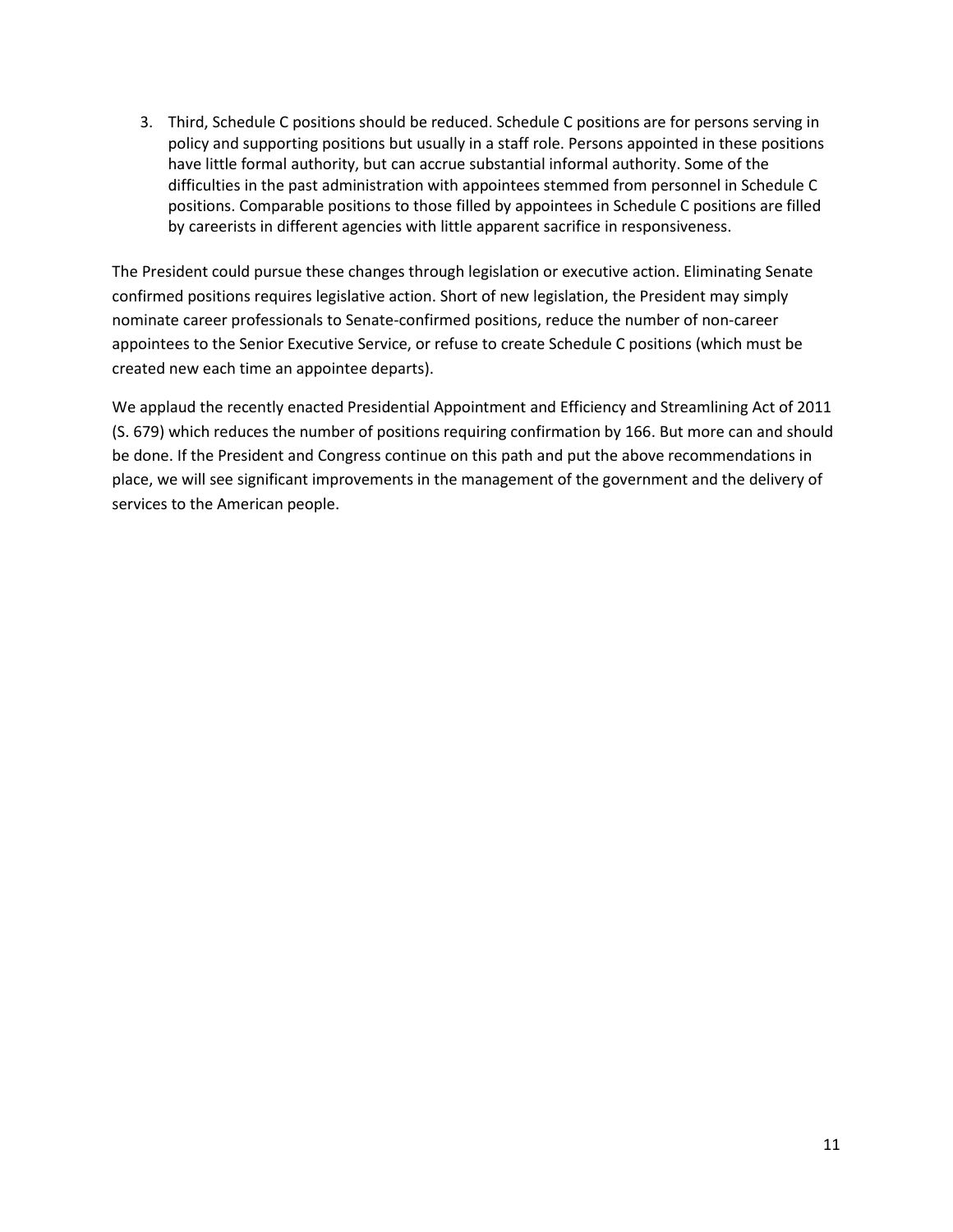## **Memo #4: Decreasing Agency Vacancies (by Anne O'Connell)**

*Summary: In addition to delays at the beginning of new administrations, vacant positions continue to hinder effective policy leadership throughout Presidential administrations. In order to reduce these gaps in executive branch leadership, we recommend that Presidents require appointees to commit themselves to serve until the end of the President's term. In addition, we encourage the Senate to establish fasttrack procedures for the confirmation or rejection of Presidential nominations. Finally, systematic, institutionalized orientation sessions for new appointees would improve their performance and thus the length of their service.*

The modern federal bureaucracy shapes important public policy. To run effectively, that bureaucracy needs skilled and accountable leaders. In recent administrations, vacancies in key positions have contributed to agency inaction, confusion of civil servants, and lack of accountability. It generally has taken many months to get the first wave of Senate-confirmed appointees into place. Then, once filled, these positions often empty out before the end of a President's term as appointees seek jobs in the private sector or move into other slots in the administration. And near the end of a two-term administration, the positions are open in large numbers again.

The cycle of agency vacancies depends on a combination of how long it takes to fill positions and how long officials stay once those positions are filled. On the former, the vacancy period runs from the departure of a preceding official to the starting date of a new formal appointee. Putting recess appointees and acting officials to the side, the vacancy period between traditional appointees has two major phases: the period between the departure of the former appointee and the President's nomination of the new appointee—the "nomination lag" (addressed in a previous memo); and the period between the President's nomination and the Senate's confirmation of the appointee—the "confirmation lag." In addition to reducing the time to fill senate confirmed positions, appointees need to serve for longer periods.

#### **The Confirmation Lag**

Presidents of both parties complain about the length of the confirmation process for their agency (and judicial) nominees. Although the nomination lag is longer than the confirmation lag, the latter is still substantial. It also appears to be increasing. In addition, expected hurdles in the confirmation process may slow Presidents in making nominations. Several issues likely contribute to the confirmation lag: holds by individual Senators, lack of deadlines, and increased challenges to the White House's picks. Other factors, such as inconsistent and duplicative disclosure mandates to appointees, matter as well.

A hold, often secret, prevents the Senate from voting on a nominee unless 60 votes can be obtained for a cloture vote or until the hold is lifted. It therefore provides tremendous power to an individual senator and can prevent a nominee from being confirmed. Historically, the Senate has been deferential to the President's choices for agency leaders. Recently, however, holds have become commonplace, even if there is no question about the competence of the particular nominee.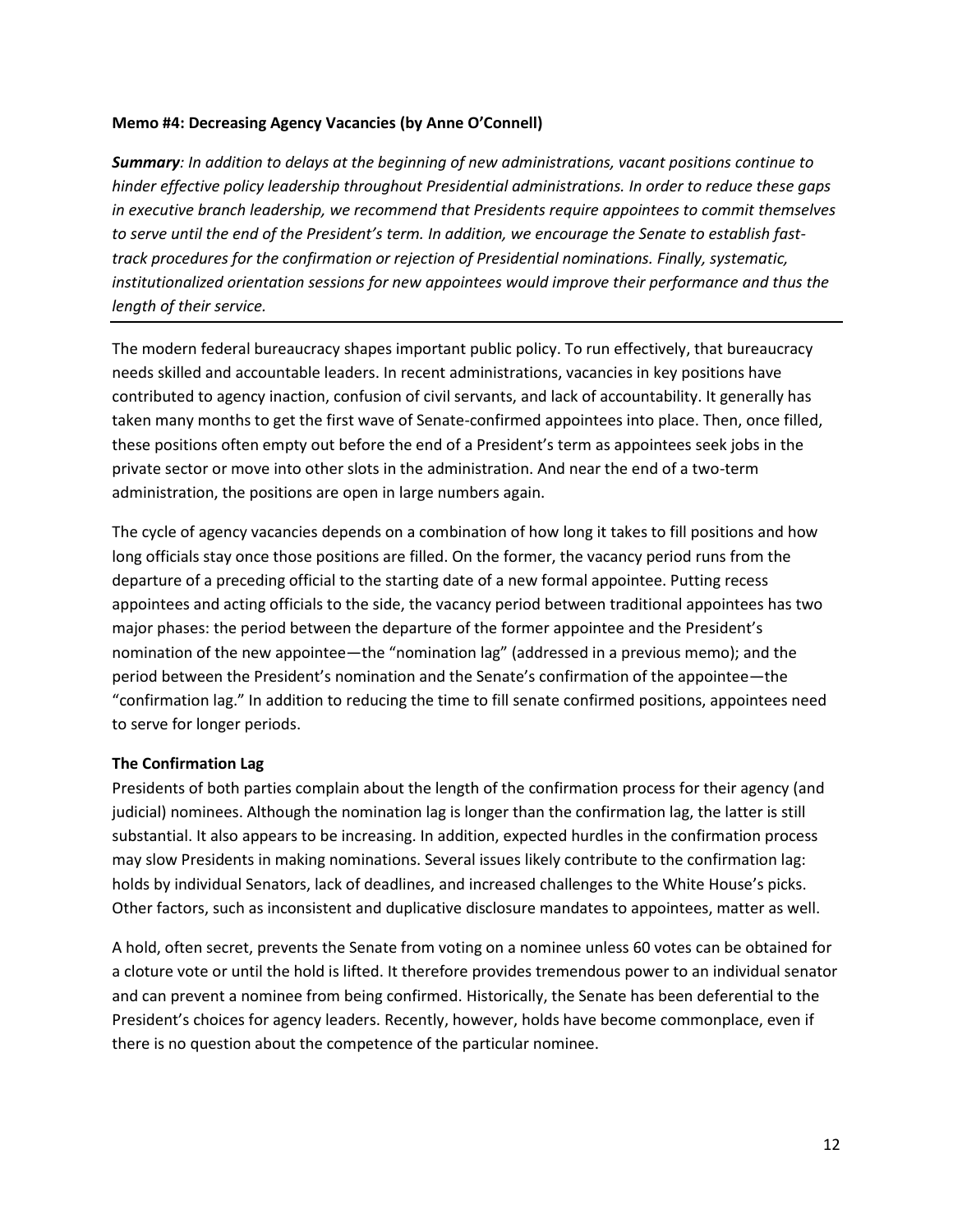In early 2010, for instance, Senator Richard Shelby (R-AL) put a hold on dozens of nominations in the Defense and State Departments. According to his spokesman early on, Senator Shelby placed the hold on "several" nominees over the reopening of a particular contract that was going to be carried out in his state and over funding he wanted to construct a counterterrorism center also in his state. In the end, Senator Shelby admitted to placing holds on 47 nominees. Senator Shelby eventually lifted these holds, which were not connected to specific nominees. If senators have complaints about the administration's policy judgments, they can take up those complaints most directly with the White House or less directly through committee hearings and the appropriations process, all of which are legitimate ways of expressing policy disagreements. Although they should be discouraged, holds involving concerns over an appointee's qualifications or statements to the Senate may be appropriate in certain circumstances.

Even if there are no holds on particular nominees, the process can stall for a significant period. There are currently no deadlines on how long the relevant committee (or committees) can consider a nomination or on how long the Senate can consider a nomination after committee action. Many nominees, after languishing in the Senate, have been approved by votes far exceeding the sixty needed for cloture.

Both parties in the Senate are to blame, both when they are in the majority and in the minority. The majority party often has not made confirmation of agency leaders a sustained priority. The minority party has placed procedural obstacles in the confirmation process, knowing that they would only delay but not stop certain nominations from going through. The Senate could, for instance, require the relevant committees to vote on a nomination within a set period, such as two months from when the Senate receives the nomination. Ideally, but likely much less politically feasible, the Senate should also impose a deadline on itself, for a vote on a nomination, such as three months from receipt of the nomination. The Senate operates under deadlines in other contexts—fast-track repeal of major regulations under the Congressional Review Act, for instance. It could establish deadlines in this context as well.

With delays in confirmation, Presidents can resort to recess appointments. This route, however, is far from ideal, since the term of the appointee is limited, and separation of power issues may arise between the Senate and the President.

## **Appointee Tenure**

Commentators also lament the short tenures of top agency officials. As one staff member from President Eisenhower's administration quipped, agency leaders seem to stay for "a social season and a half and then leave." In reality, tenure is longer, but not by much. In recent administrations, politically appointed officials stay an average of 2.5 years. Several issues encourage short service but two are noteworthy, the lack of express commitment to serving longer and inadequate training for the position.

Appointee commitments to serve out a Presidential term are not legally binding, but they discourage potential appointees from using government service as a quick stepping stone to more financially lucrative jobs in the private sector. Of course, the President could still ask any official serving at his pleasure to step down at any time.